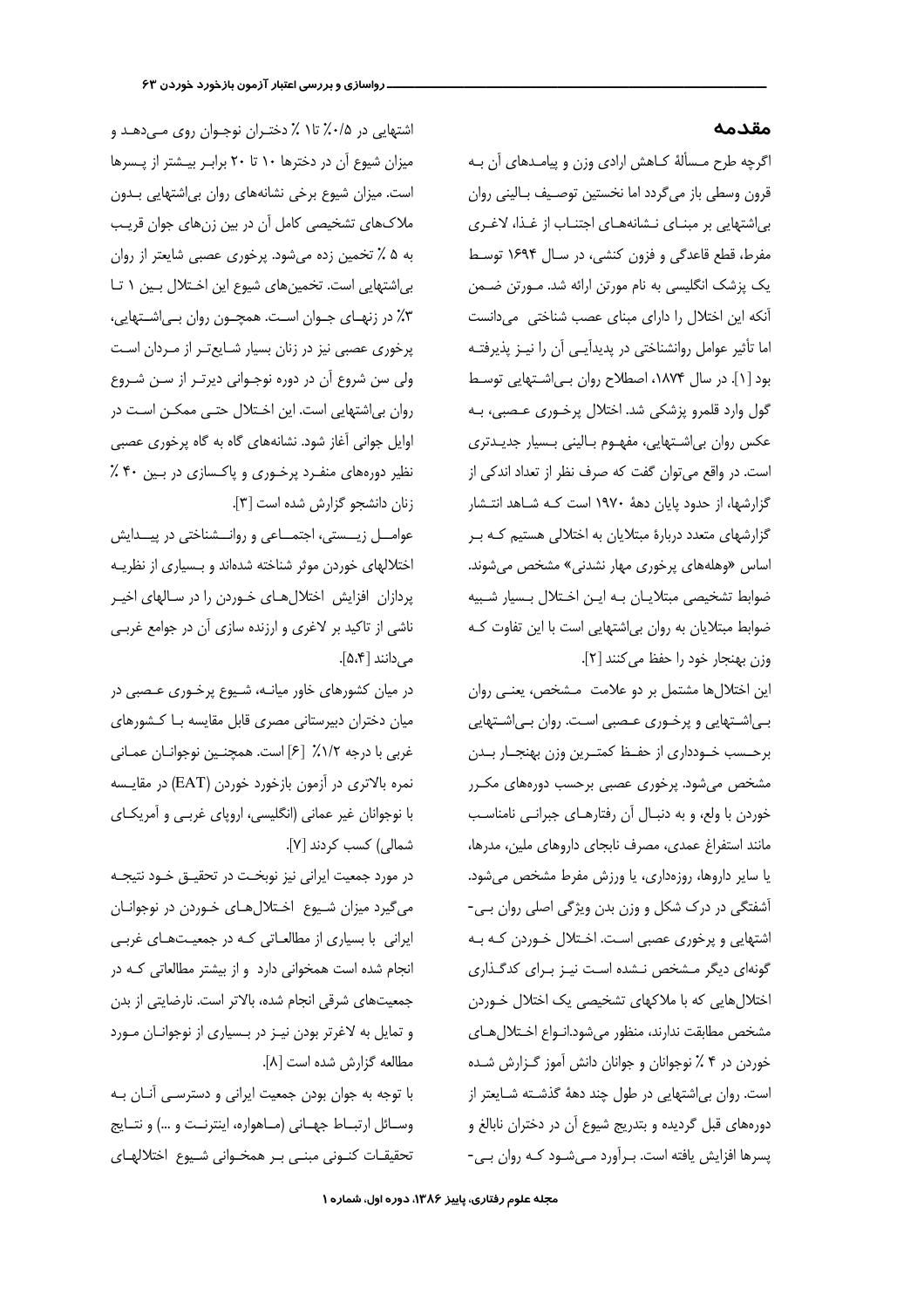خوردن با جمعیت غربی در کـشورمان و وجـود نارضـایتی از بدن و تمایل به لاغرتـر بـودن در دختـران ایرانـی، بررسـی رفتارها و نگرشهای خوردن در جمعیت جوان ایرانی ضروری به نظر می رسد. از طرفی از آنجا کـه تـاکنون در کـشورمان ابزاری که به بررسی نشانههای اختلال های خوردن بپردازد، مورد ارزیابی دقیـق روانـسنجی قـرار نگرفتـه اسـت، هـدف پژوهش حاضر رواسـازی و بررسـی اعتبـار آزمـون بـازخورد مے باشد. خوردن

## روش

جامعه آماری، نمونه و روش نمونه گیـری. در ایـن پـژوهش همه دانشجویان دختر و پسر دانشگاه شهید بهشتی، شـاغل به تحصیل در سال تحصیلی ۸۵–۱۳۸۴ بـه عنـوان جامعـه آماری در نظر گرفته شدند و با استفاده از روش نمونهگیری تصادفی خوشـهای نمونـهای شـامل ۱۰۰ نفـر (۵۰ زن و۵۰ مرد) انتخاب شدند.

ابزار پژوهش. آزمون بازخورد خـوردن (گـارنر و گارفينكـل، ١٩٧٩) در سطح وسیعی به عنوان یـک ابـزار خـود سـنجی برای بازخوردهـا و رفتارهـای بیمـار گونـه خـوردن بـه کـار می رود. فرم ۴۰ مادهای (EAT-40) یا ۲۶ مادهای (EAT-26) را می توان بکار برد. همبستگی فرم ۲۶ مادهای بـا فـرم ۴۰ مادهای ۰/۹۸ گزارش شده است. فرم ۲۶ مادهای آن دارای سه خرده مقیاس میباشد. مواد مربوط به اولین خـرده مقياس يعني «رژيم لاغري»، به اجتنــاب از غــذاهاي چــاق كننده واشتغال ذهني به لاغرتر بودن مربوط مىشود. خـرده مقیاس دوم «پرخوری واشتغال ذهنی با غذا» شامل مـوادی است که افکار مربوط به غذا و به همان نـسبت پرخـورى را نشان میدهد. سومین خرده مقیاس یعنـی «مهـار دهـانی» مربوط می شود به مهار خود برای خوردن و فشاری که فـرد از سـوی دیگـران بـرای افـزایش وزن ادراک مـی کنــد. نمرهگذاری آزمون بازخورد خوردن به این ترتیب است کـه براساس مقیاس لیکرت درجهبندی میشود. برای هر عبارت پاسخ «همیشه» ۳ نمره «بیـشتر اوقـات» ۲ نمـره، «خیلـی اوقـات» ۱ نمـره و سـه گزینـه باقیمانـده شـامل «گـاهی اوقات»،«به ندرت» و «هرگز » نمره صفر می گیرد. بنابراین

نمرههای فرم ٢۶ مادهای می توانـد از از صـفر تــا ٧٨ باشـد. مواد مربوط به خرده مقیاس رژیــم لاغــری: ۱و۶ و۷ و ۱۰ و ١١ و ١٢ و ١٤ و ١۶ و ١٧ و ٢٢ و ٢٣ و ٢٩ و ٢۵، مــــــواد مربوط به خرده مقیاس پرخوری و اشتغال ذهنی با غـذا: ۳ و ۴ و ۹ و ۱۸ و ۲۱ و ۲۶، مواد مربوط به خرده مقیاس مهار دهانی: ۲ و ۵ و ۸ و ۱۳ و ۱۵ و ۱۹ و ۲۰ میباشند. نمره ۲۰ و بالاتر برای فـرم ۲۶ مـادهای ایـن آزمـون احتمـال وجـود اختلال های خوردن را نشان می دهد اعتبار آزمون بازخورد خوردن ضرایب آلفای ۰/۹۴ برای گروه غیر بـالینی و بـالینی ذکر شده و در تحلیل عاملی فرم ۲۶ سوالی ۳ عامل استخراج شده است. تمامی ٢۶ ماده با نمره کل همبستگی داشتند (r=٠/۴۴) [۹].

در پژوهشی دیگر اعتبار بازآزمایی آن را بـا فاصـله ۲ الـی ۳ هفتهای در ۵۶ آزمودنی مقدار ۰/۸۴ گزارش شده است  $\lceil \cdot \rceil$ 

در مـورد روايــي همزمــان آزمــون بــازخورد بــا آزمــون پرخوری (BULT)همبستگی ۰/۶۷ و با پرسشنامه خوردن (EQ-R) همبستگی ۰/۵۹ نشان دادند. همچنین پرسـشنامه شناختهای روان بی|شتها گونه میز (MAC) وآزمون بررسـی پرخوری ادینبورگ (BITE) به ترتیب با آزمون بازخورد خوردن به مقدار ۶۴/۰و ۰/۷۰ همبسته بودند [۱۱].

در مورد روایی متمایز رابطه معناداری بین نمره کـل آزمـون بازخورد خوردن و خرده مقیاسـهای فهرسـت اخـتلال هـای خوردن (EDI) یعنی: موثر نبودن، بی|عتمادی بین فـردی و ترس از بلوغ يافت نشد [١٢]. همچنين رابطه معناداري بين نمرات كلي آزمون بازخورد خوردن و اندازههـاي افـسردگي،

حساسیت بین فردی و وسواسی بودن مشاهده نشد [۹]. آزمون بازخورد خوردن در سال ۱۳۷۷ توسط مینو نوبخت به زبان فارسے، ترجمـه شـد واز روش برگـردان بـه انگلیـسی استفاده شد و اصلاحات لازم در ترجمه به عمـل آمـد و بـه منظور بررسی چگونگی فهم آزمودنی ها از عبارات، آزمون در مورد گروهی از دانش آموزان دبیرستانی اجرا شد و به کمک آن در مورد تک تک عبارات بحث و بررسـي دقيقـي انجـام شد و اصلاحات درباره برخی از مـواد صـورت گرفـت. فـرم نهایی اصلاح شده به تایید دو نفر متخصص بالینی رسید. در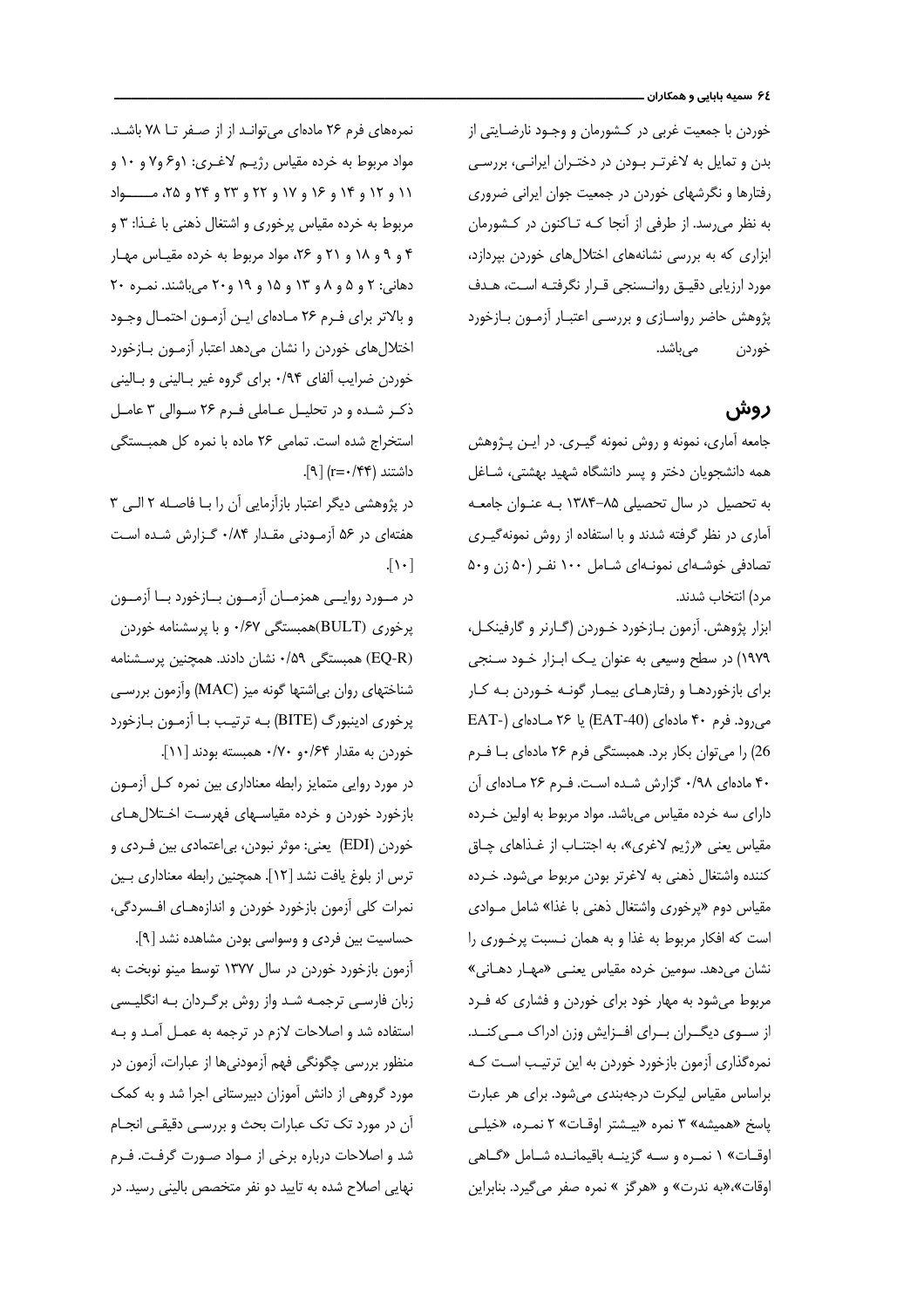این بررسی اعتبار بازآزمایی در یک گروه ۶۳ نفری از دانــش آموزان دختر پس از گذشت دو هفته ۹۱/۰ بدست آمد.

## نتايج

جهت بررسی این آزمون تحلیل گویه هـا، بررسـی روائـی و محاسبه اعتبار انحام شد.

| ميزان اعتبار<br>بقيه گويهها<br>در صورت<br>حذف گويه | ضريب تميز                  | درجه<br>دشواري         | شاخصها<br>شماره<br>گويه |
|----------------------------------------------------|----------------------------|------------------------|-------------------------|
| ۰/۸۳۷۵                                             | 奈奈<br>۰/۴۱۶۷               | ۴۱/۳۱                  | ١                       |
| ۰/۸۳۷۱                                             | 奈良<br>۰/۴۳۱۷               | ۷/۲۱                   | ٢                       |
| ۰/۸۳۸۰                                             | 奈奈<br>/٣٧۶٩                | ۱۷/۹۶                  | ٣                       |
| ۰/۸۳۶۶                                             | **<br>۱۵۹/۰/۴              | $17/\gamma$            | ۴                       |
| ۰/۸۴۵۳                                             | e e<br>۰/۱۸۹۷              | 18/7٣                  | ۵                       |
| ۰/۸۳۶۷                                             | 奈奈<br>۰/۴۱۲۸               | ۱۴/۹۵                  | ۶                       |
| ۳۳۳۵-                                              | ۰/۵۰۹۷                     | $\frac{17}{11}$        | ٧                       |
| ۰/۸۴۱۷                                             | 奈奈<br>$\cdot$ /٣٩٧١        | ۲۰/۸۴                  | ٨                       |
| $\cdot/\lambda$ ۴۰۷                                | 奈良<br>۰/۳۱۶۸               | ۳/۰۹                   | ٩                       |
| ۰/۸۳۳۱                                             | 杂杂<br>۰/۵۴۲۴               | ۹/۶۵                   | ۱۰                      |
| ۰/۸۲۹۲                                             | 森森<br>$\cdot$ /0984        | ۱۷/۲۵                  | ۱۱                      |
| ۰/۸۳۳۱                                             | 森森<br>./۴9.VV              | ۲۶/۰۳                  | ۱۲                      |
| ۵۶-۱۸۳۵                                            | 奈良<br>۱۹۳۵.                | ۲۰/۲۷                  | ۱۳                      |
| ۰/۸۳۱۲                                             | 楽楽<br>.70815               | ۱۹/۲۱                  | ۱۴                      |
| ۰/۸۴۰۵                                             | 奈良<br>۰/۳۲۱۶               | 74/74                  | ۱۵                      |
| ۱۸۳۸۶                                              | 奈幸<br>$\cdot$ /۳ $\vee$ ۰۳ | ۸/۳۶                   | ۱۶                      |
| ·/۸۳۶۷                                             | **<br>٢۶٩٥.                | $\Delta/\Delta\lambda$ | ۱۷                      |
| ۰/۸۳۶۳                                             | 会会<br>۰/۴۴۱۸               | 9/VA                   | ۱۸                      |
| $\cdot$ / $\Lambda$ ۳۹۲                            | **<br>۰/۳۴۶۱               | ۱۹/۹۶                  | ۱۹                      |
| $\cdot$ /1۳95                                      | 奈奈<br>۰/۳۴۴۷               | V/VQ                   | ٢٠                      |
| ۰/۸۳۸۱                                             | 会会<br>$\cdot$ /٣٧٨٧        | $\lambda/\mathcal{F}$  | ۲۱                      |
| ۰/۸۳۱۰                                             | 奈奈<br>./avra               | ۱۱/۹۰                  | ۲۲                      |
| ۰/۸۳۲۸                                             | 奈奈<br>۰/۵۵۵۸               | 9/75                   | ۲۳                      |
| ۳۴۹/۰                                              | **<br>۰/۴۶۴۹               | ۱۳/۶۱                  | ۲۴                      |
| ۰/۸۵۴۸                                             | 奈奈<br>$-\cdot/\cdot$ YYA   | ۲۱/۵۲                  | ۲۵                      |
| ۰/۸۴۰۲                                             | 音音<br>۰/۳۲۲۲               | $\frac{1}{2}$          | ۲۶                      |

حدول (: تحليل گويههاي أزمون بازخورد خوردن

\*\*p<./.\

## جدول۲: همبستگی درونی هر عامل با نمره کل آزمون

| سطح<br>معناداري   | ضريب همبستگي<br>هر عامل با نمره کل<br>مقتاس | شاخصها<br>عاملها |
|-------------------|---------------------------------------------|------------------|
| $p<\cdot/\cdot$ ) | ۸۹۸.                                        |                  |
| $p<\cdot/\cdot$ ) | .56.                                        |                  |
| $p<\cdot/\cdot$ ) | ۱۶۱۹                                        |                  |

تحلیل گویهها شامل سه فعالیت بررسی درجـه دشـواری، محاسبه ضریب تمیـز و روش لـوپ اسـت؛ جهـت بررسـی درجه دشواری سوالات ابتدا برای همه ســوالات میــانگین را حساب نموده و پس از محاسبه میانگین هر سوال، نسبت آن را با حداکثر نمره هر سـوال سـنجش نمـوده و نتيجـه را در ۱۰۰ ضرب می کنیم. برای بررسی ضریب تمیـز لازم اسـت میزان همبستگی هر سوال با نمره کل آزمون به دست آید. برای انجام محاسبات ضریب همبستگی از آزمون ضریب همبستگی پیرسون استفاده گردید. برای بررسی سـوالات بـا روش لوپ ابتـدا لازم اسـت ضـريب اعتبـار كليـه سـوالات محاسبه شود. در صورتی که با حذف سوالات میـزان اعتبـار كاهش يابد، نشان دهنـده آن اسـت كـه ايـن سـوال نقـش موثری در هماهنگی با سوالات دیگـر دارد، بنـابراین سـوال مناسبی است.

نتايج تحليل گويهها در جدول ١ نشان داده شده است. همانطور که مشاهده می شود با حذف گویـههـای ۵ و ۲۵ میزان اعتبـار بقیـه گویـههـا افـزایش مـیuابـد بنـابراین از محاسبات بعدى كنار گذاشته مى شوند. بقيه گويهها مناسب بودند و در مراحل بعدی استفاده شدند. بـه منظور بررسـی روائی ابزار، روائی سازه را مطالعه کردیم. در روائی سازه نیز از دو روش همبستگی درونی هر عامل با با نمره کل آزمون و تحلیل عاملی تاییـدی اسـتفاده شـد. در روش همبـستگی درونی، همبستگیهای بالا نشان دهنده همگرائی عاملها بـا نمره كل آزمون است كه نتايج آن در جدول۲ آمده است. به گونه ای که در جدول ۲ ملاحظه میشود همبستگی ا در سطح ٩٩٪ اطمينان معنادار مي باشند.

نتايج تحليل عاملي تاييدي گويهها در جدول ٣ آمده است. در تحلیل عاملی برای اطمینان از کافی بودن حجــم نمونــه برای تحلیل از آزمون کفایت نمونهبرداری کیـرز- میـراکلین (KMO) استفاده مے شود.

همچنین به منظور اطمینان از اینکـه همبـستگی بـین مـواد آزمون در جامعه برابر صفر نیست، از آزمون کرویت بارتلت استفاده گردید، که نتایج آن در جدول ۴ آورده شده است.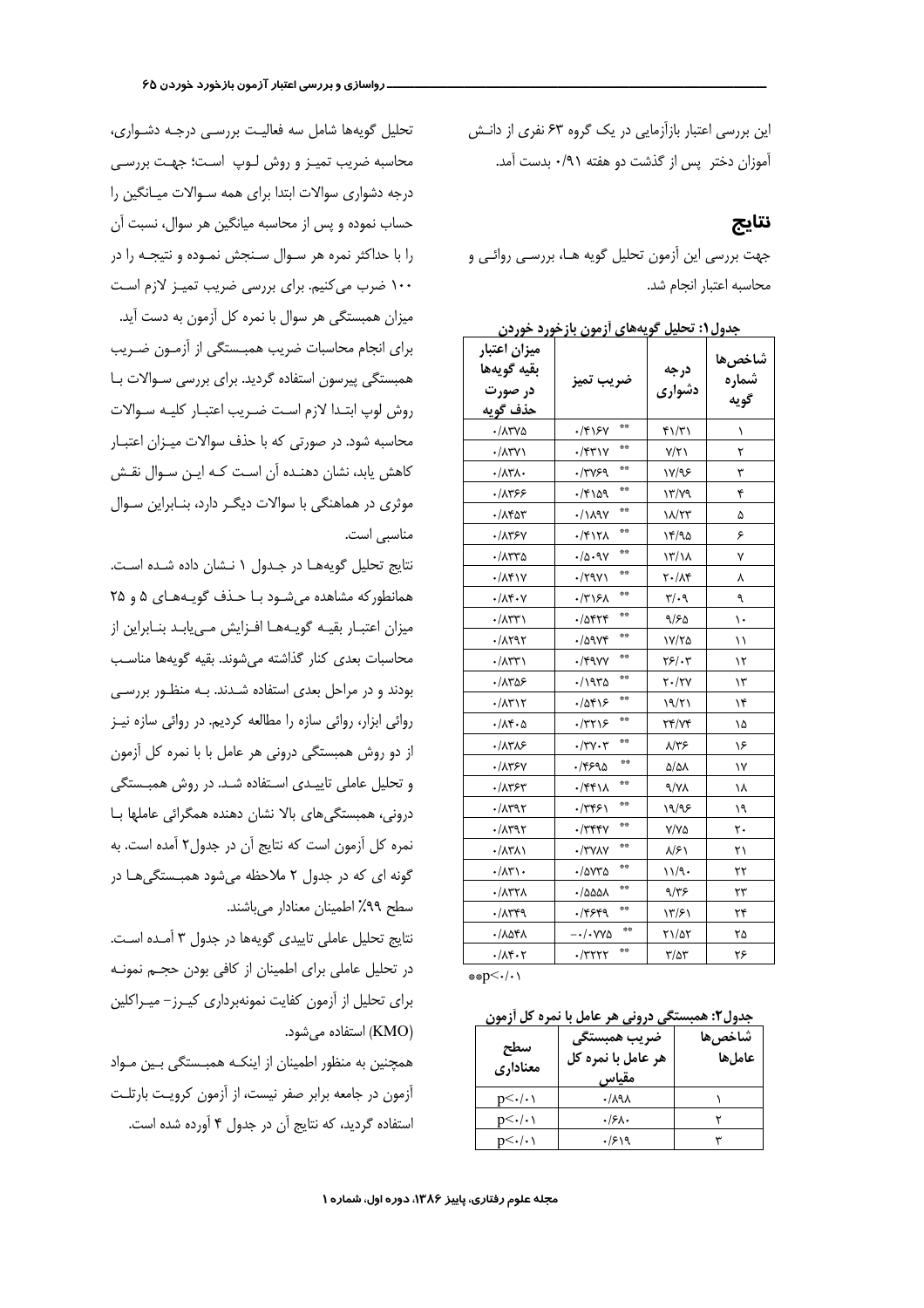| ٣                                | ۲                 |                            | عاملها                                                                 |
|----------------------------------|-------------------|----------------------------|------------------------------------------------------------------------|
| مهار دهانی                       | پرخوری و اشتغال   | رژيم لاغري                 | گويه ها                                                                |
|                                  | ذهنی با غذا       |                            |                                                                        |
|                                  |                   | ۱۵۵۱.                      | از چاق بودن وحشت دارم.                                                 |
|                                  |                   | $\cdot$ /٣٧٢               | به میزان کالری غذاهایی که می خورم توجه می کنم.                         |
|                                  |                   | ۰/۶۶۸                      | بعد از غذا خوردن شديدا خودم را سرزنش مى كنم.                           |
|                                  |                   | $\cdot/\lambda\cdot\Delta$ | تمایل به لاغرتر بودن ذهن مرا مشغول می کند.                             |
|                                  |                   | .1597                      | وقتی ورزش می کنم به سوزاندن کالری های بدنم فکر می کنم.                 |
|                                  |                   | $\cdot$ / $\gamma$ ۳۴      | فکر داشتن چربی اضافی در بدنم ذهن مرا مشغول می کند.                     |
|                                  |                   | $\cdot$ /۴۴۵               | از خوردن غذاهایی که قند دارند خودداری می کنم.                          |
|                                  |                   | $\cdot/\gamma \cdot$ 9     | بعد از خوردن شیرینی جات احساس ناراحتی می کنم.                          |
|                                  |                   | $\cdot$ / $\vee \vee \vee$ | رژيم لاغري مي گيرم.                                                    |
|                                  |                   | .7019                      | دوست دارم معده ام (شکمم) خالی باشد.                                    |
|                                  | .198              |                            | متوجه مي شوم كه فكر غذا ذهن مرا مشغول مي كند.                          |
|                                  | $\cdot/\gamma$ ۶. |                            | دوره هایی داشته ام که در آن احساس کرده ام نمی توانم از خوردن دست بکشم. |
|                                  | .755              |                            | بعد از اینکه غذا می خورم استفراغ می کنم.                               |
|                                  | $\cdot$ /091      |                            | احساس می کنم غذا زندگیم را کنترل می کند.                               |
|                                  | .799              |                            | فكر و وقت زيادي را صرف مسئله غذا مي كنم.                               |
| $\cdot$ / $\vee$ $\circ$ $\circ$ |                   |                            | احساس می کنم دیگران ترجیح می دهند که من بیشتر بخورم.                   |
| .1501                            |                   |                            | ديگران فكر مي كنند من خيلي لاغر هستم.                                  |
| ۰/۴۵۸                            |                   |                            | هنگام غذا خوردن لقمه های کوچک بر می دارم.                              |
| .788                             |                   |                            | وقتي با خوردني ها روبرو مي شوم خودم را كنترل مي كنم.                   |
| .1587                            |                   |                            | احساس می کنم دیگران مرا مجبور به خوردن می کنند.                        |

جدول٣: نتايج تحليل تاييدي عاملها.

جدول£: نتايج اندازه هاي KMO و آزمون كرويت بارتلت

| سطح معنا داری     | مجذور كاي أزمون كرويت بارتلت | اندازه KMO | شاخ <i>ص ها</i><br>عامل ها |
|-------------------|------------------------------|------------|----------------------------|
| $p<\cdot/\cdot$ ) | ۱۱۱۰/۷۹۹                     | <b>AYA</b> |                            |
| $p<\cdot/\cdot$ ) | 757/894                      | ۶۸۳        |                            |
| $p<\cdot/\cdot\$  | ۱۷۲/۱۴۳                      | ۵۵۶        | سه                         |

## جدول٥: ضرايب اعتبار عامل ها و كل أزمون

| ضرايب ألفا    | شاخص<br>عامل ها |
|---------------|-----------------|
| ۰/۸۲۵۳        |                 |
| ۰/۶۴۴۸        |                 |
| <b>./0۶VA</b> | ٣               |
| ۰/۸۶۰۴        | كل أزمون        |

عوامل ۰، ۲ و ۳ به ترتیب ۴۱٪، ۴۱٪ و ۳۷٪ از واریانس كل را تبيين كردند.

اعتبار این آزمون با استفاده از محاسبه آلفای کرونباخ (بـرای هر عامل به صورت جداگانه و برای کل آزمون) بدست آمـد. ضرایب اعتبار در جدول ۵ قابل مشاهده است.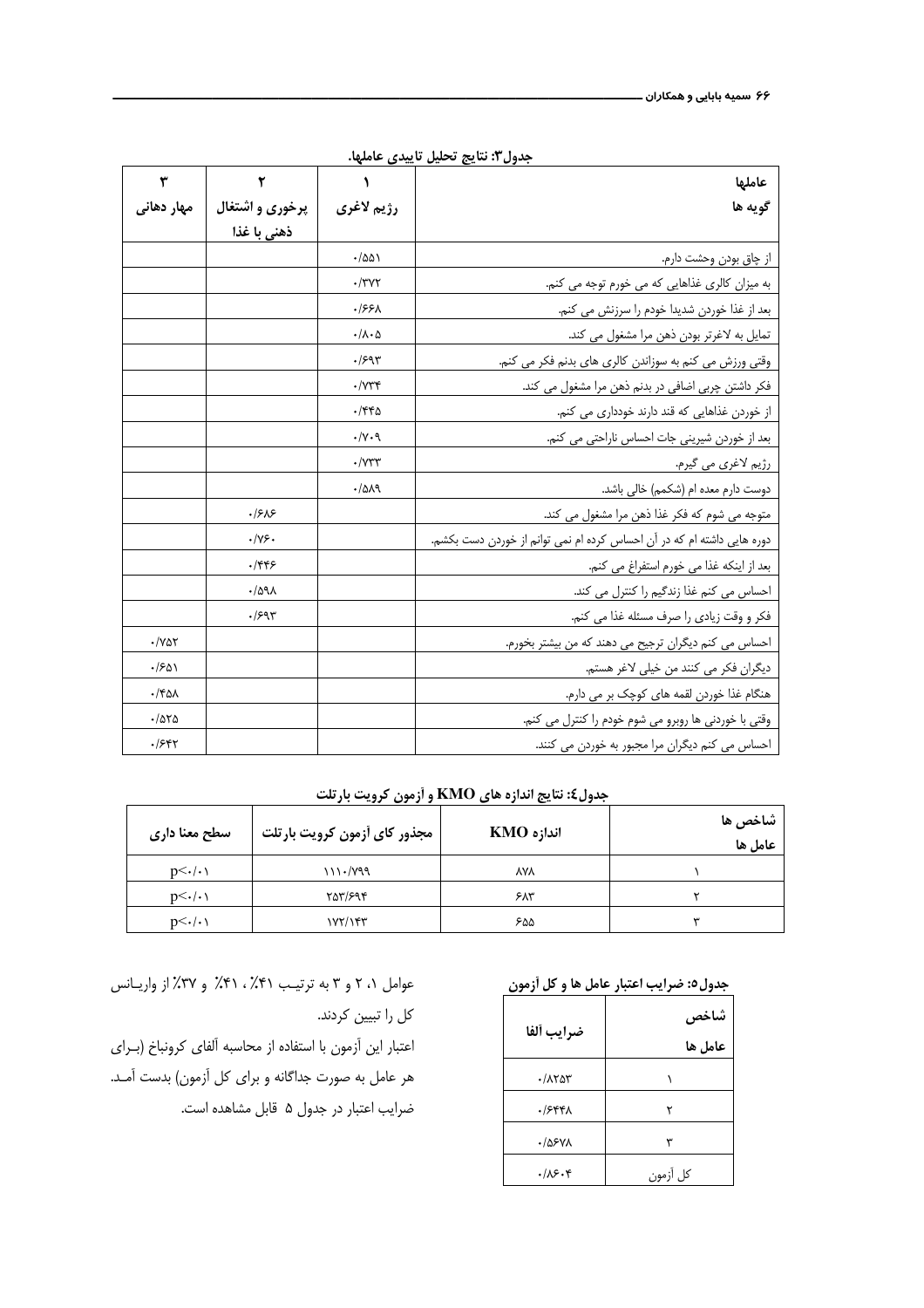هـدف پـژوهش حاضـر رواسـازي و بررسـي اعتبـار آزمـون بازخورد خوردن بود که بدین منظور ۱۰۰ نفر از دانـشجویان دختر وپسر دانشگاه شهیدبهشتی مورد مطالعه قـرار گرفتنـد. این آزمون مداد کاغـذی بـه عنـوان وسـیله ای بـرای خـود سنجی بازخورد ها و رفتارهای بیمار گون خوردن به کار مـی رود ؛ به صورت فردی و هم گروهی قابل اجرا است و گرچه محدودیت زمانی برای پاسخ به آن وجـود نـدارد زمـان لازم برای پاسخگوئی به سوالات این پرسشنامه حدود ۱۰ الی ۱۵ دقیقه است.روش های بکاررفته شامل تحلیل گویه ها(درجه دشواری،ضـریب تمییـز وروش لـوپ)، روائـی سـازه(تحليـل عاملي تاييدي و همبستگي دروني) واعتبار(عامـل هــاو كــل پرسشنامه) بودند.در تحلیـل گویـه هـا ،گویـه هـای ۵ و ۲۵ حذف شدند و در مراحل بعدی تحلیل وارد نشدند. بدین معنا كه اين سوالات كه دال بر طول كشيدن غذا خوردن و لـذت بردن از امتحان غذاهای مقوی جدیـد اسـت، نقـش چنـدان موثری در هماهنگی با بقیه سوالات در سنجش بازخوردها و رفتارهای بیمارگون خوردن ، ندارند. در تحلیل عاملی تاییدی همسو با پژوهش گارنر وهمکاران(۱۹۸۲) ۳ عامل تایید شـد با این تفاوت که در عامل اول(رژیم لاغری)گویـه هـای ۷و ١٧، در عامل دوم(پرخوري و اشتغال ذهني با غذا)گويه ٢۶ و در عامل مهار دهانی ، گویه ۲ حذف شد. دلیل حـذف گویـه ها مشکل در محتوی است، یعنی که محتـوای گویـه حـذف شده ، از نظر پاسخ دهندگان ارتباطی با عامل مربوط بـه آن گويه نداشت.

بدین ترتیب که عامل رژیم لاغری شامل وحشت از چاقی، توجه به كـالري غـذاهاي مـصرفي، سـرزنش خـود پـس از خوردن غذا، مشغوليت ذهني به لاغرتر بودن، فكر كردن بـه سوزاندن کالری بدن هنگام ورزش و داشتن چربی اضافی در بدن، خودداری از خوردن مواد قندی، احساس ناراحتی بعد از خوردن شیرینی جات، گرفتن رژیم لاغری و تمایل به خـالی بودن معده است و محتوای پرهیز از مواد نشاستهای و خــوردن غــذاهای مخــصوص رژیــم لاغــری را کمتــر در برمی گیرد. بر این اساس، قابل تبیین است کـه در جمعیـت

ایرانی حذف مواد نشاستهای و مصرف غذاهای رژیمی در رفتار رژیم لاغری کمتر صورت میگیرد. عامـل پرخـوری و اشتغال ذهني با غذا در بر گيرنده مـشغوليت ذهنـي بـا غـذا، داشتن دورههایی با احساس عدم توانائی در توقف غذا خوردن، استفراغ بعد از خوردن غذا، احساس كنتـرل داشـتن غذا بر زندگی شخص و صرف کردن فکـر و وقـت زيـاد در مورد غذا است و احساس اجبار بهرای استفراغ پیس از غـذا خوردن، برای این عامل مناسب نیست. توضیح اینکـه، ایـن عامل عمل استفراغ را شامل میشود ولی احساس آگاهانـه مبنی بر لزوم این عمل را در برنمی گیرد، کـه مـ ،توانـد موضوع پژوهشهای آتی قرار گیـرد. در نهایـت عامـل مهـار دھانی محتوی موارد زیر می باشد:

احساس فرد برای ترجیح دیگـران بـر بیـشتر خـوردن، فکـر دیگران در مورد لاغـری مفـرط فـرد، برداشـتن لقمـههـای کوچک به هنگام غذا خوردن، کنترل خود به هنگام روبروئی با خوردنی ها و احساس اینکـه دیگـران فـرد را مجبـور بـه خوردن میکنند؛ و شـامل خـودداری از خـوردن بـه هنگـام گرسنگی نیست. نتیجه مذکور از ایـن جهـت قابـل توضـیح است کـه احتمـالا در جمعيـت ايرانــي شــدت رفتارهــا و بازخوردهای بیمارگون خوردن در حدی نیست که فرد را وادار بــه خــودداري از خــوردن در مواقــع گرســنگي كنــد. همبستگی های درونی معنادار (بین ۶۱/۰ تا ۰/۸۹) حـاکی از همگرائی عاملها با کل پرسشنامه بـود. بـا در نظـر گـرفتن نتيجه پژوهش حاضر ميتوان گفت آزمون بـازخورد خـوردن به طور کلی ابـزار معتبـری اسـت و مـیتـوان از آن جهـت سـنجش بازخوردهـا و رفتارهـاي بيمـار گــون خــوردن در دانشجویان ایران استفاده کرد و لازم است مطالعات بیشتر روی گروههای دیگر انجام شود. همچنین پیشنهاد می شود که رواسازی و بررسی اعتبار این پرسشنامه در افراد مبتلا به اختلالهای خوردن نیز انجام شود؛ علاقمندان مے تواننـد بـه هنجاریابی این مقیاس در سطح کشور بیردازند.

منابع

1- Cooper PJ. Eating disorder In Companion